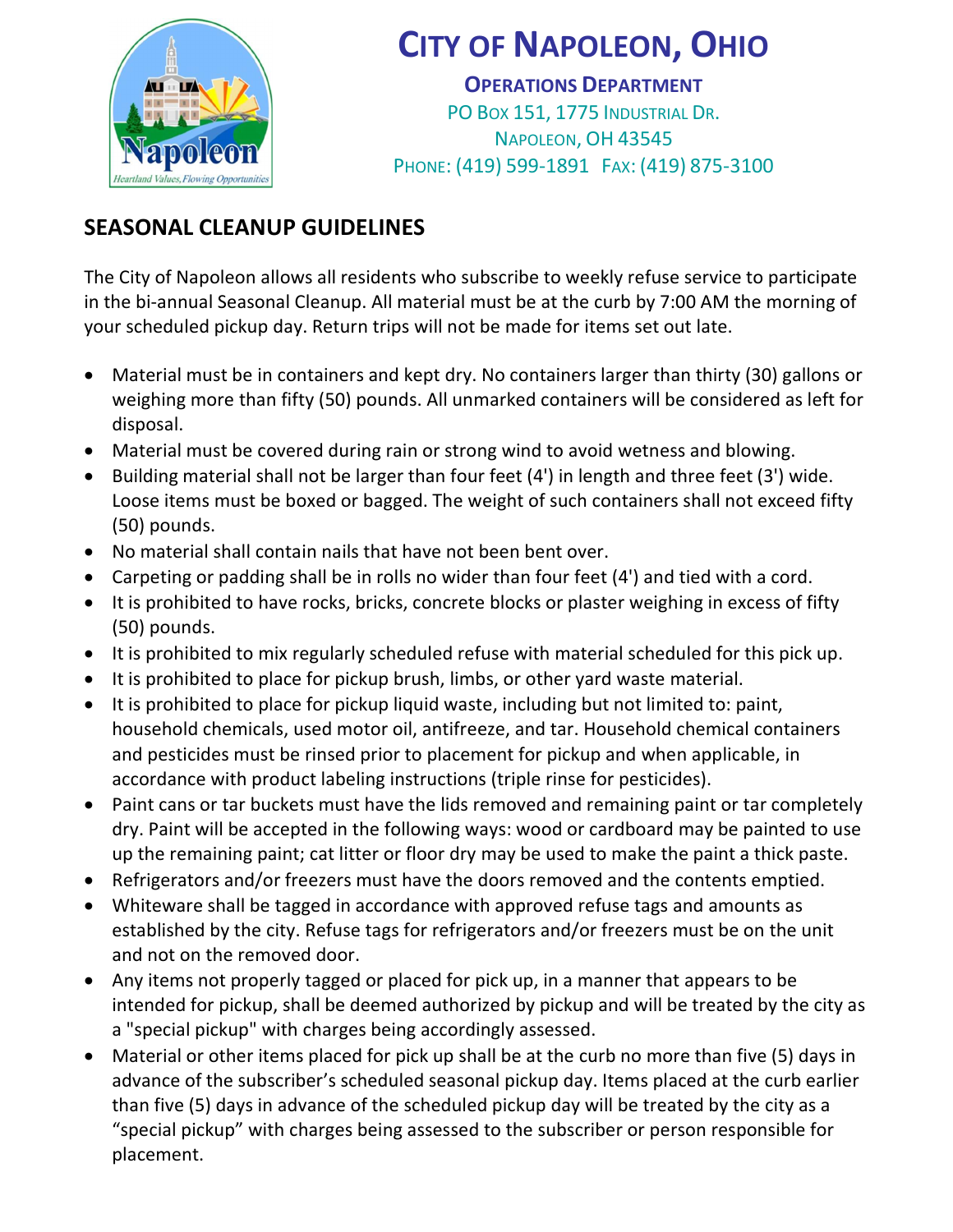- The following items require refuse tags to cover disposal costs: The cost of each tag is \$2.00 and may be purchased at the City Utilities Office, Chief Supermarket, Kurtz Ace Hardware, Circle K or Shell (Napoleon Party Mart).
	- o Refrigerator/Freezer 5 Tags
	- $\circ$  Air conditioner 5 Tags
	- o Passenger car tire 1 Tag
	- o Semi-truck tire 4 Tags
	- o Tractor tire 6 Tags